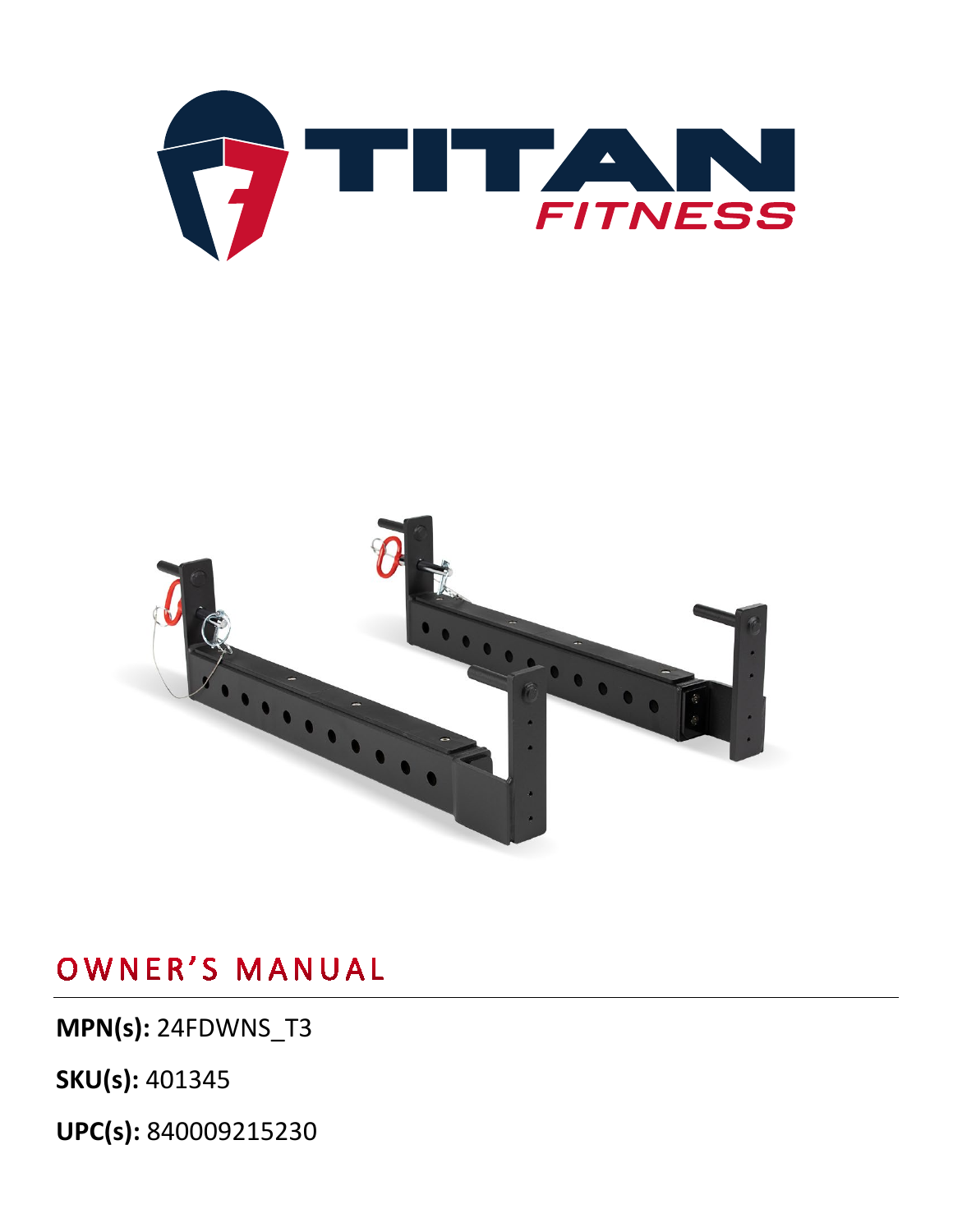

| <b>KEY</b> | <b>BOX</b> | <b>DESCRIPTION</b>               | <b>QTY</b>     | <b>KEY</b> | <b>BOX</b> | <b>DESCRIPTION</b>     | <b>QTY</b> |
|------------|------------|----------------------------------|----------------|------------|------------|------------------------|------------|
| (1)        | 1          | <b>LEFT SAFETY ARM</b>           |                | (6)        | 1          | SMALL PIN $\Phi$ 6*45  |            |
| (2)        | 1          | <b>RIGHT SAFETY ARM</b>          |                | (7)        | 1          | PLASTIC PLATE 515*45*5 | 4          |
| (3)        | 1          | <b>PIN</b>                       | 2              | (8)        | 1          | PLASTIC PLATE 65*40*5  | 6          |
| (4)        | 1          | <b>PULL RING @1.5*31</b>         | 4              | (9)        | 1          | SCREW M6*10            | 20         |
| (5)        | 1          | CABLE $\Phi$ 5.5* $\Phi$ 1.6*330 | $\overline{2}$ |            |            |                        |            |